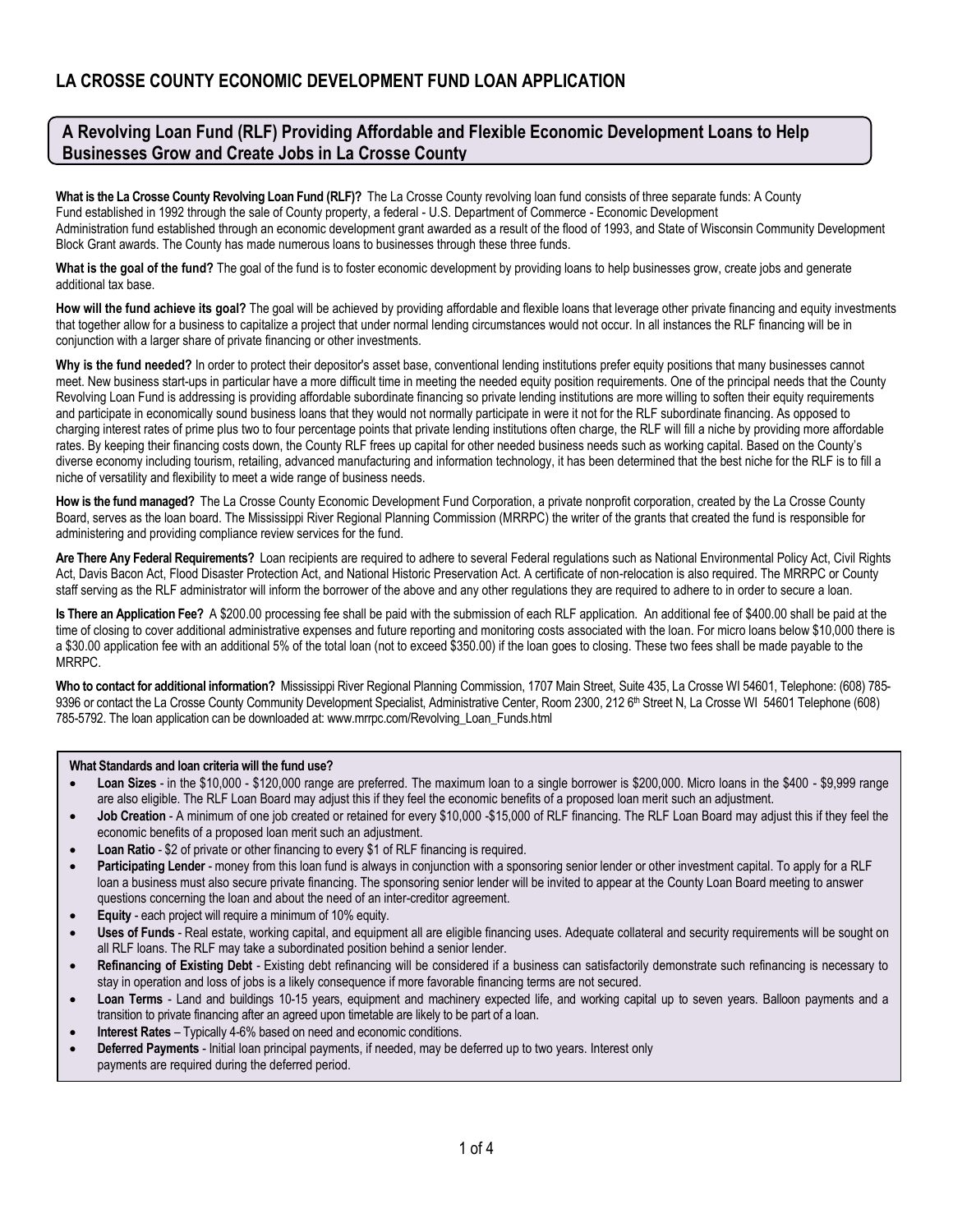**La Crosse County Economic Development Fund Loan Application:** Prior to completing a loan application, contact the Mississippi River Regional Planning Commission (MRRPC) at 608.785.9396 or the County Community Development Specialist at 608.785.5792 to see about the amount of loan funds available. Each applicant for a loan shall provide the following information to the Mississippi River Regional Planning Commission. The following information in its entirety makes up a complete application. **Please note that Items 12-18 are not applicable to start up businesses.** 

- **1) Business Name and Address**
- **2) Telephone number of key business contact person regarding loan application.**
- **3) Type of Business (LLC, LLP, S Corp, C Corporation, Sole Proprietorship, Partnership, Non-Profit)**
- **4) Date Business Established**
- **5) Business's Employer Federal Identification Number**
- **6) Business's Employer's State Identification Number**
- **7) □** Owner(s) Information: Names, percentage of business owned, home address(s) and telephone number(s)
- **8) Professional Services:** Names, addresses and telephone numbers of your Banker, Attorney and Accountant.
- **9) Business Plan** (see business plan outline on page 4, take note of the financial data required in part h.)
- **10) Signed personal financial statements** dated as part of application for any person who owns 20% or more interest in the business
- **11)** □ Key person insurance and property insurance, which may be available or has been obtained to secure the loan
- **12) Copies of business's federal tax returns for last three years.**
- **13)** □ Provide evidence business is current on federal quarterly payroll withholding. (Federal Form 941)
- **14)** □ Provide evidence business is current on State payroll withholding. (Wisconsin Form W-6, provide other state forms if applicable)
- **15) Provide evidence business is current on payment of unemployment taxes.** (Letter from accountant or attorney)
- **16)** □ Provide evidence business is current on payment of federal income taxes. (Letter from accountant or attorney)
- **17)** □ Provide evidence business is current on payment of state income taxes. (Letter from accountant or attorney)
- **18)** □ Provide evidence business is current on payment of real estate taxes. (Letter from accountant or attorney)
- **19)** □ Provide copy of business's articles of incorporation.
- **20) Provide copy of business's bylaws.**
- **21) Provide evidence that business's corporate minute book exists.**
- **22) If business is a new start up provide evidence it is registered with the Wisconsin Department of Revenue – My Tax Account.**
- **23) If business is a new start up provide evidence it is registered with the Federal Tax Payment System (FTPS).**
- **24)** □ Commitment letter from the participating lender stating its commitment on the amount and terms of the financing it will provide for the project.
- **25) □** Statement from the participating lender that the RLF loan will not be substituting for commercial lending.
- **26) Statement from the business indicating its job commitment** and agreement that failure to meet its job commitment may result in an RLF loan interest rate increase, job penalty payment or complete recall of the County loan.
- **27)** □ A statement from the business certifying that it will not relocate out of La Crosse County during the term of the RLF loan and that in the event of relocation outside of the County it will immediately prepay the RLF loan. In addition, the applicant must sign a certificate of non relocation.
- **28) Has the business, any officer, subsidiary or affiliate of your company been involved in any bankruptcy or insolvency proceedings in the last 36 months? □ Yes □ No** *If yes please provide the details on a separate page.*
- **29)** □ Has the business, any officer, subsidiary or affiliate of your company been involved in any lawsuits in the past 36 months? □ Yes □ No *lf* *yes, please provide details on separate page.*
- **30) Complete Employment and Financing Data Form –"A"**

### **La Crosse County Economic Development Fund Loan Application Review Process**

Upon receipt of a business loan application staff will review it for completeness, if completed satisfactorily staff will prepare a loan board report and schedule a loan board meeting. The applicant and the participating lender are invited and strongly encouraged to attend the loan board meeting. Staff will mail the loan board report comprised of the following to the loan board members prior to the meeting. After conclusion of the loan board meeting the applicant will be informed of the decision on their loan.

#### **Loan Board Report Contents**

- **A. Summary describing the overall project.**
- **B. □ Sources and uses of all project financing, terms and security positions.**
- **C. □ Background information on the company and owners.**
- **D. Loan collateral analysis table.**
- **E. □ Economic impact analysis in regards to jobs and tax base.**
- **F. □ Key project and market information that makes the loan an acceptable risk.**
- **G. Business's current balance sheet 90 days old or less.**
- **H.** □ Business's current income statement 90 days old or less.
- **I.** □ Business's current cash flow statement 90 days old or less.
- **J. Pro forma cash flow projections.**
- **K.** □ Projected income statements for two years.
- **L. Projected balance sheet for two years.**
- **M. Staff verification that the loan applicant has provided the required application materials and explanation on any missing or incomplete items.**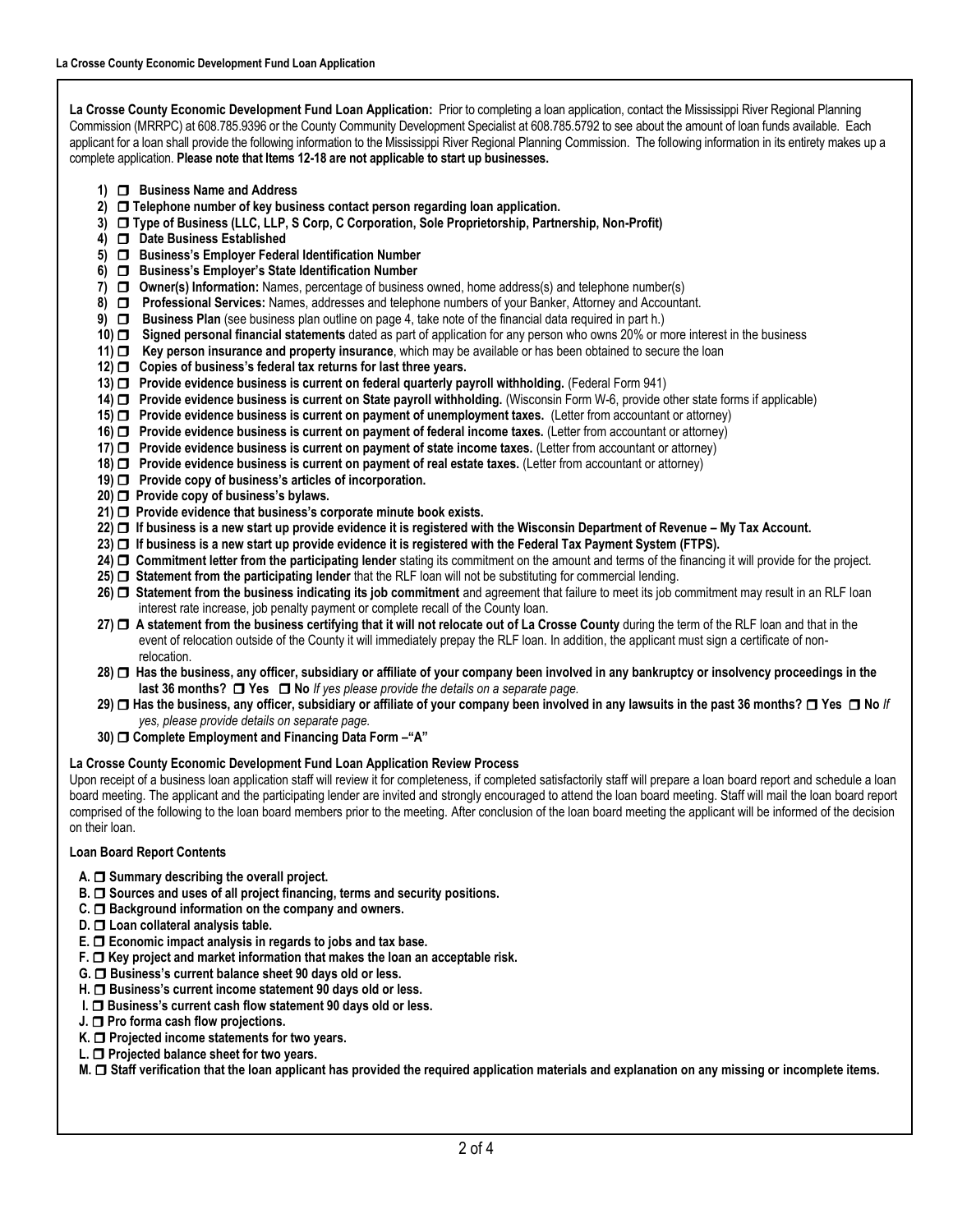# **LA CROSSE COUNTY ECONOMIC DEVELOPMENT FUND EMPLOYMENT AND FINANCING DATA FORM "A"**

| <b>BUSINESS NAME:</b><br><b>EMPLOYMENT AND FINANCING SUMMARY</b> |                         |      |                               |                                       |                     |                                          |
|------------------------------------------------------------------|-------------------------|------|-------------------------------|---------------------------------------|---------------------|------------------------------------------|
|                                                                  |                         |      | <b>Employment Projections</b> |                                       |                     |                                          |
| Type of Employment                                               | Existing Jobs           |      | First Year                    |                                       | Second Year         |                                          |
| Professional/Mgr/Technical                                       | FT                      | PT   | FT                            | PT                                    | FT                  | PT                                       |
| Skilled                                                          | FT                      | PT   | FT                            | PT                                    | FT                  | PT                                       |
| Unskilled/Semi-Skilled                                           | FT                      | PT   | FT                            | PT                                    | FT                  | PT                                       |
| <b>TOTALS</b>                                                    | FT                      | PT   | FT                            | PT                                    | FT                  | PT                                       |
|                                                                  |                         |      |                               |                                       |                     |                                          |
| <b>SOURCES &amp; USES OF FUNDS:</b>                              | La Crosse Co. E.D. Fund | Bank | Equity                        | $\begin{bmatrix} 1 & 1 \end{bmatrix}$ | $\mathbf{I}$<br>- 1 | Total                                    |
| Acquire Land                                                     | ß.                      |      |                               | \$                                    | \$                  |                                          |
| <b>Acquire Building</b>                                          | ß.                      |      |                               | S                                     |                     |                                          |
| Improve/Renovate Building                                        |                         |      |                               | S                                     | S                   |                                          |
| Purchase Equipment/Machinery                                     |                         |      |                               | S                                     |                     |                                          |
| Inventory                                                        | ß.                      |      | I\$                           | \$                                    | S                   |                                          |
| <b>Working Capital</b>                                           | S                       |      | I\$                           | \$                                    | S                   |                                          |
|                                                                  | \$                      |      |                               | S                                     |                     |                                          |
|                                                                  | \$                      |      |                               | \$                                    | S                   |                                          |
|                                                                  | \$                      |      |                               | \$                                    |                     |                                          |
| <b>TOTALS</b>                                                    | \$                      |      | \$                            | \$                                    | \$                  |                                          |
|                                                                  |                         |      |                               |                                       |                     |                                          |
| <b>PROJECT SUMMARY:</b>                                          | La Crosse Co. E.D. Fund |      |                               | <b>Bank</b>                           | $[$ $]$             | $\overline{\phantom{a}}$<br>$\mathbf{r}$ |
| Loan Amount                                                      | 1\$                     |      |                               | \$<br>S                               |                     |                                          |
| Loan Term (Years)                                                |                         |      |                               |                                       |                     |                                          |
| Loan Interest Rate                                               |                         |      |                               |                                       |                     |                                          |
| <b>Annual Debt Service</b>                                       | \$                      |      |                               | \$                                    |                     |                                          |
| Type of Collateral                                               |                         |      |                               |                                       |                     |                                          |
| Security Position                                                |                         |      |                               |                                       |                     |                                          |
| Type of Guarantee                                                |                         |      |                               |                                       |                     |                                          |